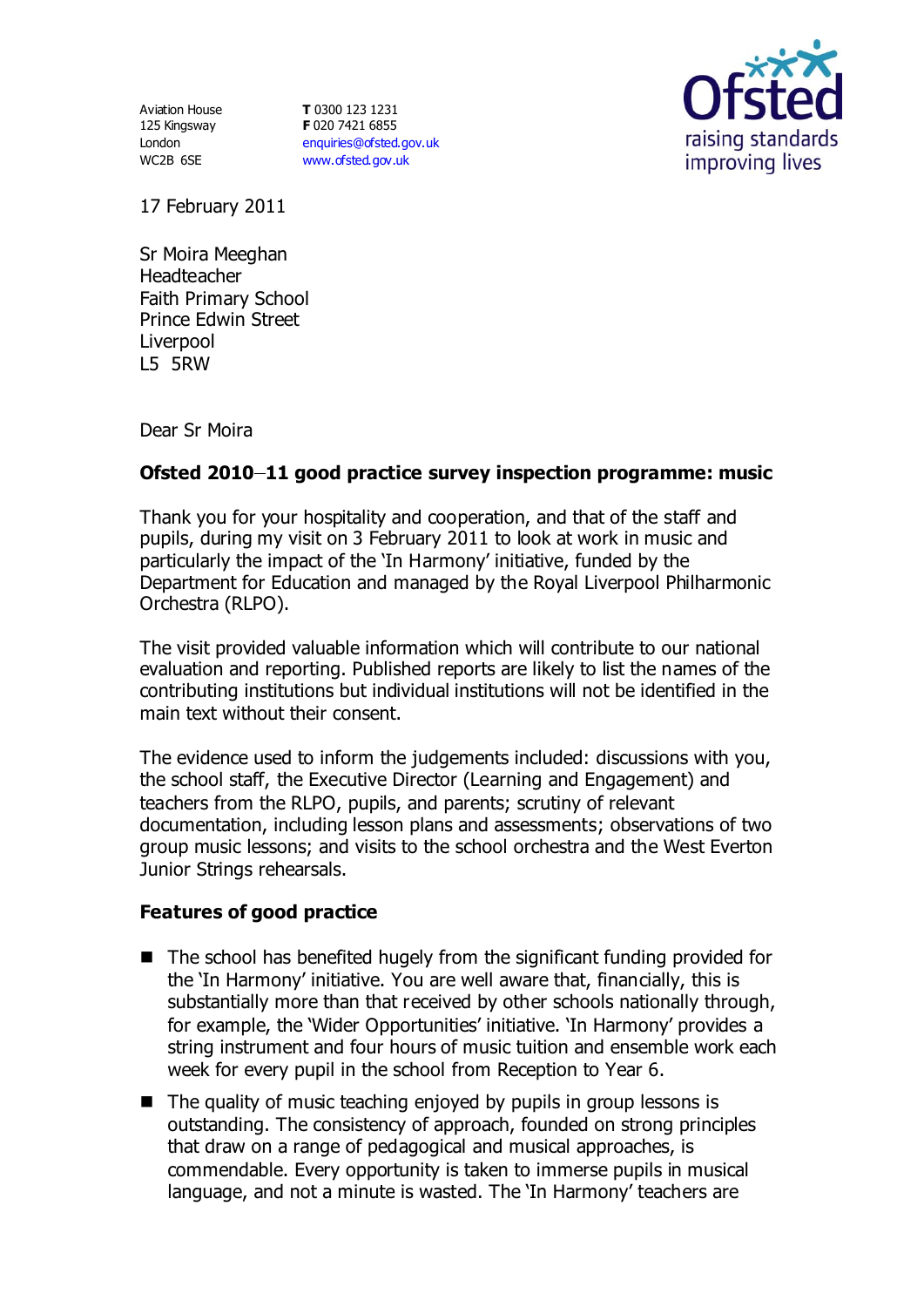excellent musicians and their expert modelling sets the standard for the technical and musical quality that pupils are expected to match. At the same time, tasks are sequenced thoughtfully and musically so that pupils are able to master new ideas in small steps. Pupils of all ages contribute creatively by suggesting ways to improve their work and by inventing new melodic and rhythmic patterns to perform.

- A wide range of different teaching strategies is used, including rhythm and movement games. Visual aids and mnemonics are used with humour to develop pupils' understanding of musical notation. Most importantly, this work always follows and supports, rather than precedes, their aural understanding. Singing games and calls are an integral part of all lessons, although less attention is given to improving specific vocal techniques than is given to mastering instrumental skills. Consequently, the quality and confidence of pupils' singing are not as good as their instrumental work.
- Assessment is particularly good in the group lessons, which typically include between eight and 15 pupils with a member of the school staff. Here, close attention is given to every learner; misunderstandings are spotted and rectified quickly. Consequently, working relationships are excellent, pupils' behaviour is very good, and they make secure progress in developing their musical understanding.
- $\blacksquare$  It is extremely positive that all school staff are also learning to play alongside the pupils. These teachers have learnt much from the programme, including how to use music more effectively to support other areas of learning. However, in larger ensemble rehearsals, better use could be made of their generic teaching expertise and experience to complement the musical expertise of the 'In Harmony' staff. In these rehearsals, some pupils occasionally encounter difficulties or lose their way, and they are not always identified immediately. Involving school staff more to support these children, as partners in the teaching team rather than as co-learners, would help to ensure that all pupils benefit equally from the rehearsals.
- $\blacksquare$  It is very clear that participation in the 'In Harmony' programme has a much wider benefit for the pupils' personal and social development, as well as for their general educational attainment. While recognising the school's good fortune in being involved with the 'In Harmony' project, parents and staff speak passionately about the way that involvement in music has changed children's attitudes and expectations. As one parent said, 'music has given our children respect for themselves, respect for each other, and respect for education'. This was seen very clearly during the visit in the way that pupils helped each other to learn, and by the strikingly mature manner in which they prepared for and dismissed themselves from the orchestra rehearsal. It is clear, too, that the project has brought about a cultural change in the school's wider community, with parents and families placing prime value on music education, willingly and proudly supporting their children's musical learning and attending performances, including at the Philharmonic Hall.